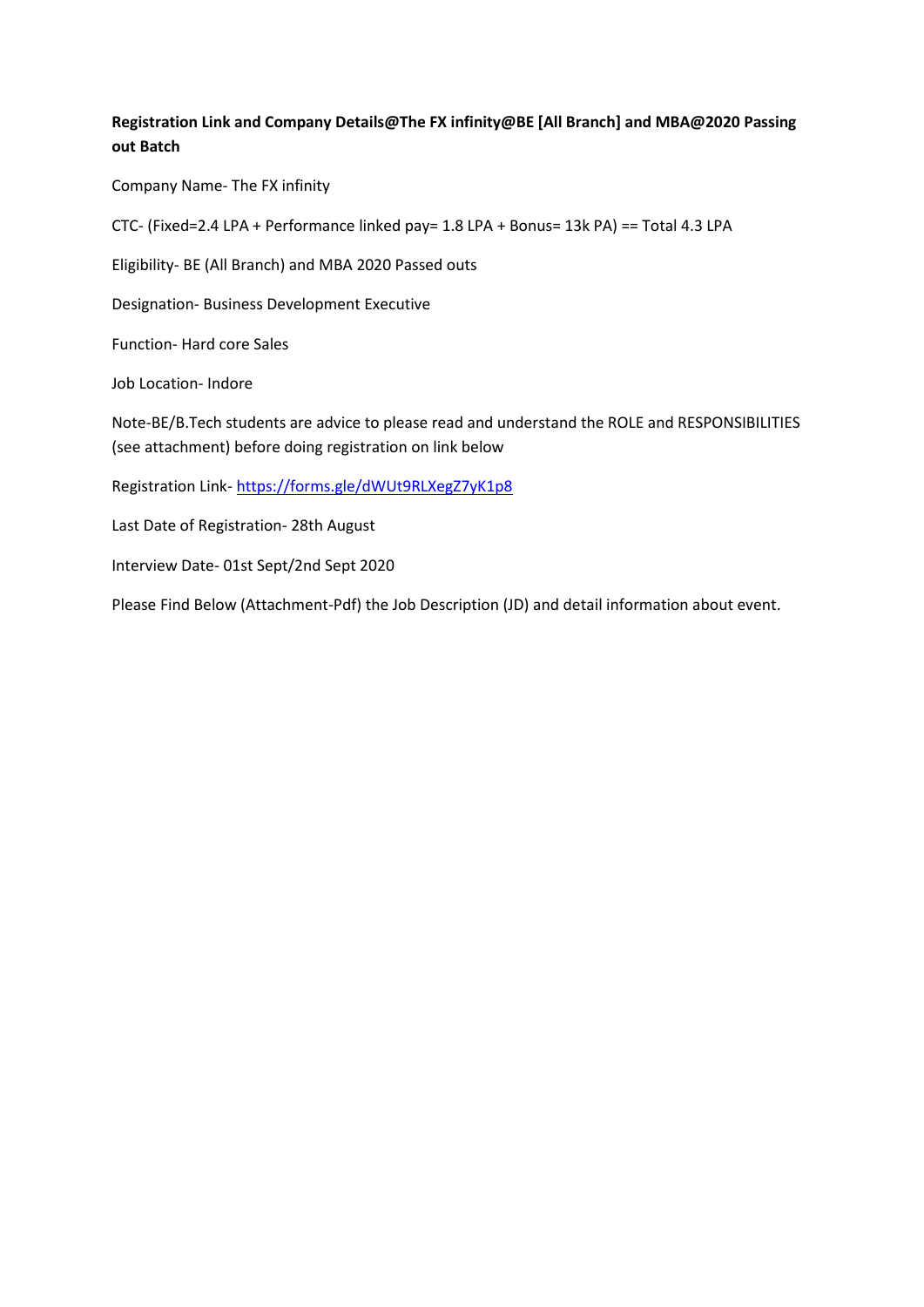## ROLES AND RESPONSIBILITIES



## BUSINESS DEVELOPMENT EXECUTIVE

### The Role

You are responsible for

driving new outbound business sales. You will be expected to sell the benefits of the services and products over the phone and face-to-face, where the opportunity warrants. The right candidate will need to demonstrate drive, motivation and a positive approach, as well as strong sales abilities.

### Your key responsibilities include:

The sales position is

an entry-level role, which acts as the first line of contact for prospective clients targeted by the company. The core responsibilities include:

#### Sourcing

New leads, making contact, onboarding them and forging profitable ongoing relationships.

### Making

Sales to the on-site clients of the company by explaining them the benefits of the services.

### Keeping

Abreast of market trends and sentiment to keep both clients and prospects well informed.

### **Attending**

And actively participating in team and company meetings.

### **Meeting**

And exceeding KPIs as set by your sales manager.

### Actively

Taking an interest in learning about new products and approaches to selling them.

### Understanding

the compliance and on-boarding process of clients in detail.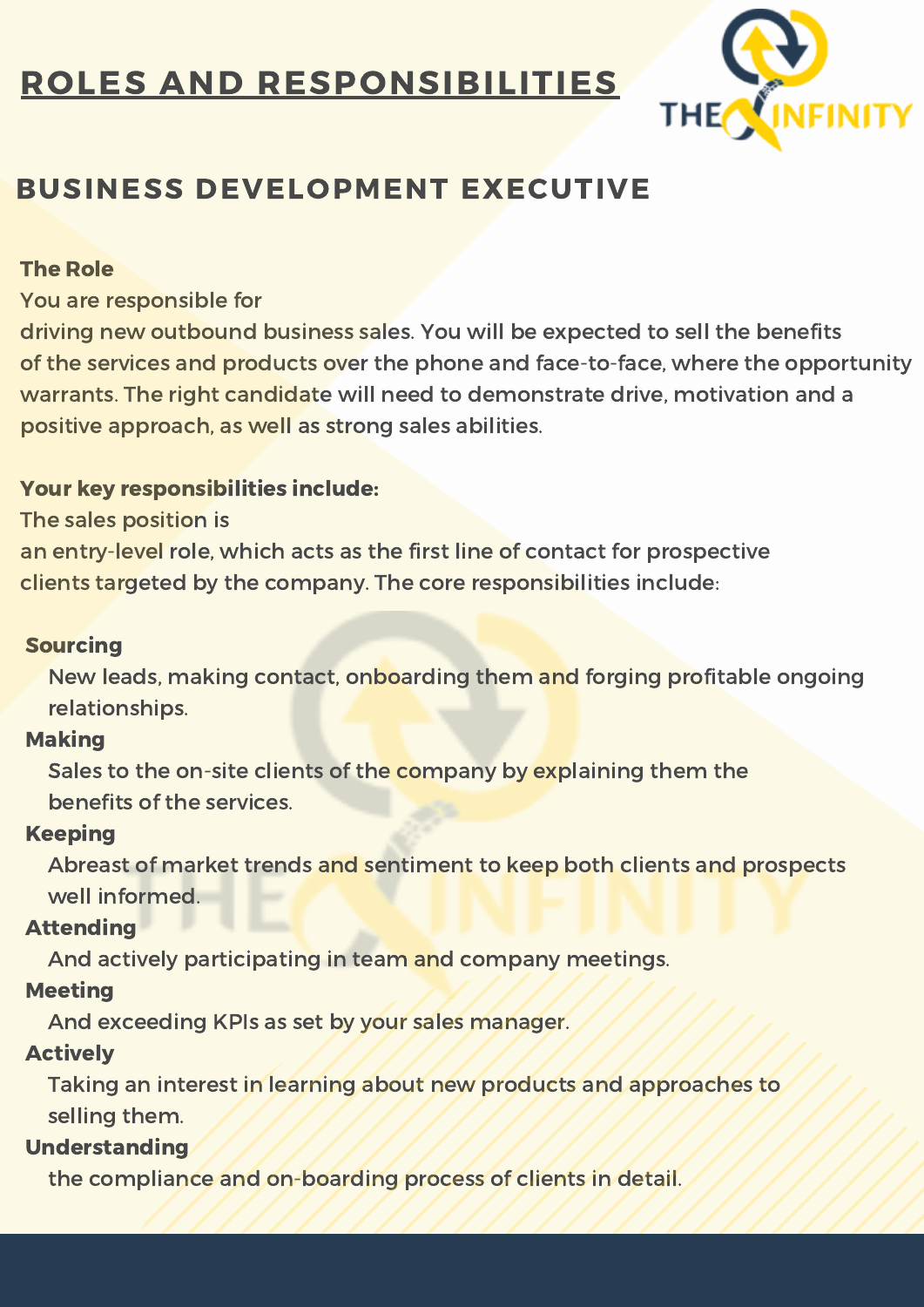# **COMPENSATION**



## BUSINESS DEVELOPMENT EXECUTIVE

#### Requirements

Training will be provided, however experience or accomplishment of the below will be preferred:

#### MBA Graduate

Proficient in the use of Microsoft Office products, Excel databases and CRM systems Excellent verbal and written communication skills.

#### Compensation

| <b>Annexure</b>          |                                       |        |                |
|--------------------------|---------------------------------------|--------|----------------|
| <b>Designation</b>       | <b>Business Development Executive</b> |        |                |
| <b>Function</b>          |                                       |        | <b>Sales</b>   |
| <b>Components</b>        | <b>Annually</b>                       |        | <b>Monthly</b> |
| <b>Fixed</b>             |                                       |        |                |
| <b>Basic</b>             |                                       | 144000 | 12000          |
| <b>HRA</b>               |                                       | 57600  | 4800           |
| <b>Convenyance Allow</b> |                                       | 18000  | 1500           |
| Medical                  |                                       | 20400  | 1700           |
| Total (A)                |                                       | 240000 | 20000          |
| <b>Variable</b>          |                                       |        |                |
| Performance              |                                       |        |                |
| Linked Pay(B)            |                                       | 180000 | 15000          |
| <b>Benefits</b>          |                                       |        |                |
| 1 Year                   |                                       |        |                |
| Completion               |                                       |        |                |
| Bonus (C)                |                                       | 13000  |                |
| Total CTC (A+B+C)        |                                       | 433000 | 35000          |

Note:-

• \* CTC is subjected to applicable tax deduction.

\* Professional Tax is subject to location.

Salary- 10,000 Rs salary for 01st Three Months.

CTC is applicable from the 4th Month plus lucrative incentives.

\* All above component & benefits are as per company's policies, which are subject to change from time to time without prior intimation.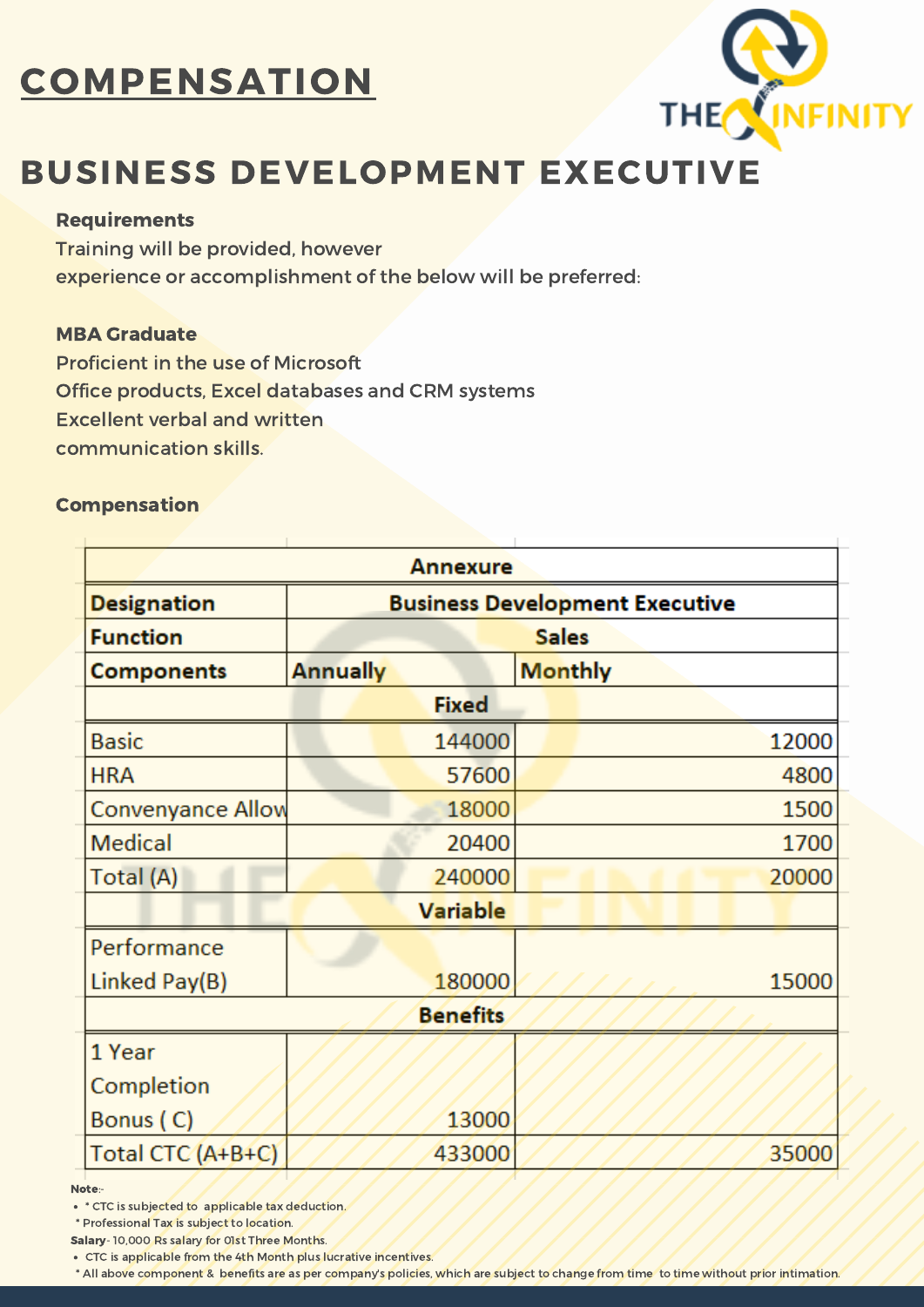#### THE INTERNATIONAL SALES EXECUTIVE HAS THE FOLLOWING KEY JOB INFINITY THE<sup></sup> RESPONSIBILITIES:

- Selling the products and services to the clients of the company and convincing them about their usability and advantages.
- Searching for opportunities that enhance the sales and benefit the clients.
- Making the clients understand about the various products and services by explaining to them about the same in their language.
- Providing outstanding and Special services to the international clients
- Standing in lieu of his/her nation and trying to impress the foreign clients.
- Overlooking negative clients and updating himself/herself with the latest technological developments and enhancements in that field.
- Upholding the sales reports, records and other important documents of the international clients.
- Maintaining the Interactions with the active foreign clients and identifying new clients as well as new business possibilities.
- Attending international Sales meetings, seminars and conferences arranged within the organization to boost the sales profits of the same.
- Developing creative sales initiatives and applying them to improve the financial gains of the organization.
- Heading and guiding the sales personnel within the sales section.
- Leading the sales section with respect to the attainment of its sales aims, objectives and targets.
- Ensuring that the requirements of the international clients are met by modifying the products and services of the organization to their likes.